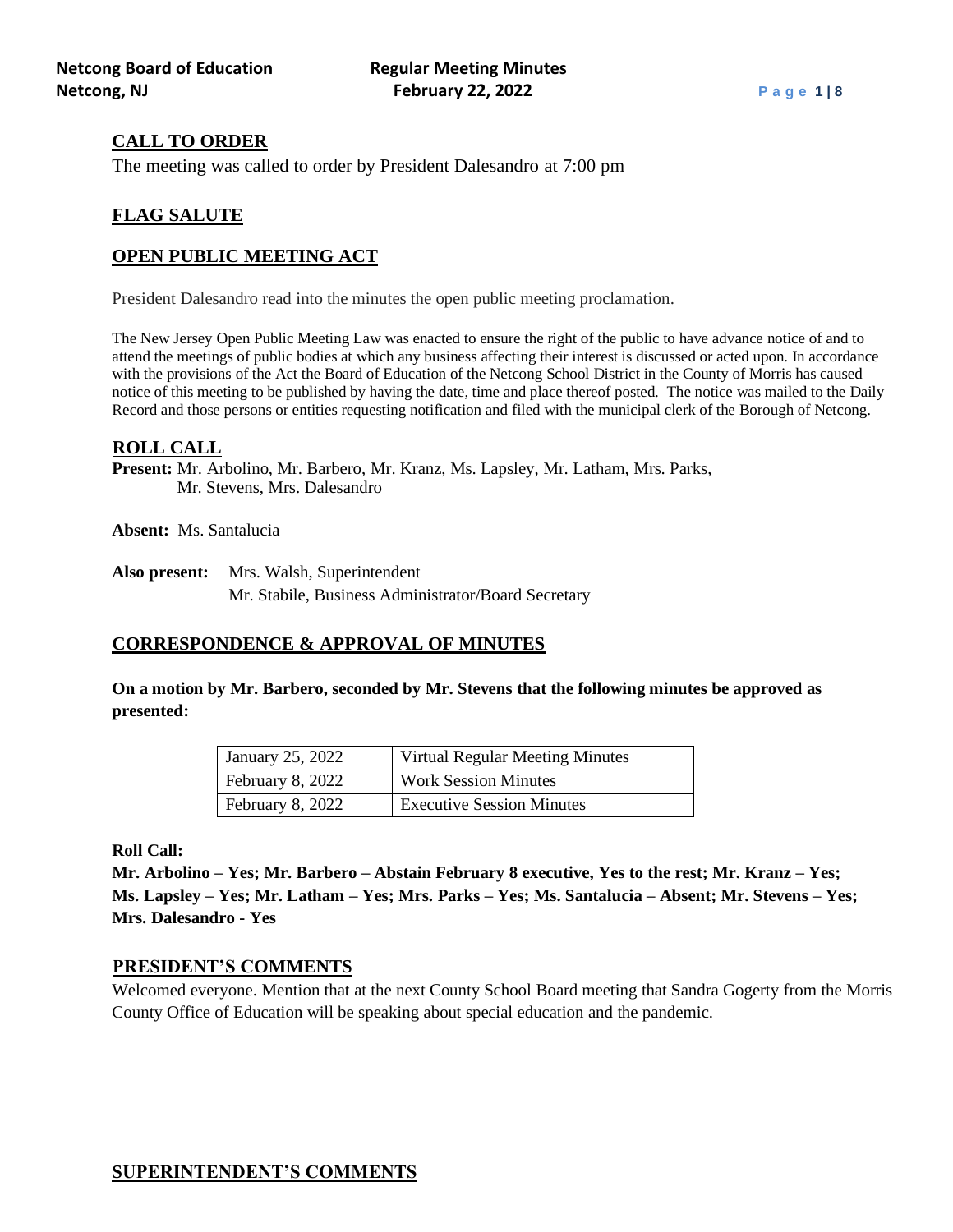# **Netcong Board of Education Regular Meeting Minutes Netcong, NJ February 22, 2022 P a g e 2 | 8**

Fire Drill was held on January 25, 2022 at 2:21 pm with a duration of 9 minutes. Security Drill was held on January 27, 2022 at 1:20 pm with a duration of 13 minutes. Fire Drill was held on February 2, 2022 at 122:52 pm with a duration of 8 minutes. Security Drill was held on February 14, 2022 at 1:40 pm with a duration of 11 minutes. Presented at the National AASA conference well received, thanked the Board for their support to attend. Therapy dog policy language was added. Presentation on Standards based report cards

– Mark Fiedorczyk, Regional Supervisor of Curriculum and Instruction

## **SCHOOL BUSINESS ADMINISTRATOR / BOARD SECRETARY COMMENTS**

Items on tonight's agenda. Ethics Disclosure form. Music Room renovation bid came in over budget. 2022-23 budget

## **HEARING OF CITIZENS ON AGENDA ITEMS ONLY**

## **On a motion by Mr. Barbero, seconded by Mr. Kranz to open the hearing of citizens on agenda items only. Approved by voice vote. All in favor.**

*Public is invited to address the Board with any questions, comments or concerns. The Board requests that the individual address the Board, giving name and address, and asks that all remarks be directed to the Chair. The public portion shall be limited to thirty minutes with a five-minute time limit on each participant. The Board wishes to remind all attendees at its meeting that while it subscribed without reservation to the principle of keeping the public completely informed, by policy it cannot allow public discussion of personnel matters. If a matter concerning the staff of the Netcong Public School is of interest or concern, the matter would be referred to the Superintendent or the Board of Education, either by telephone or letter.*

**No one wishing to be heard.**

**On a motion by Mr. Barbero, seconded by Mr. Kranz to close the hearing of citizens on agenda items only. Approved by voice vote. All in favor.**

# **OLD BUSINESS NONE**

## **COMMITTEE REPORTS**

## ➢ **Governance, Policy and Finance**

#### **On a motion by Mr. Kranz, seconded by Mr. Stevens that resolutions #1-15 be approved as presented:**

- 1. Be it resolved that the Netcong Board of Education, upon the recommendation of the Superintendent, hereby approves the 2022-2023 district calendar.
- 2. Be it resolved that the Netcong Board of Education, upon the recommendation of the Superintendent, hereby approves the January 28, 2022 payroll in the amount of \$180,494.91
- 3. Be it resolved that the Netcong Board of Education, upon the recommendation of the Superintendent, hereby approves the February 15, 2022 payroll in the amount of \$185,819.67
- 4. Be it resolved that the Netcong Board of Education, upon the recommendation of the Superintendent,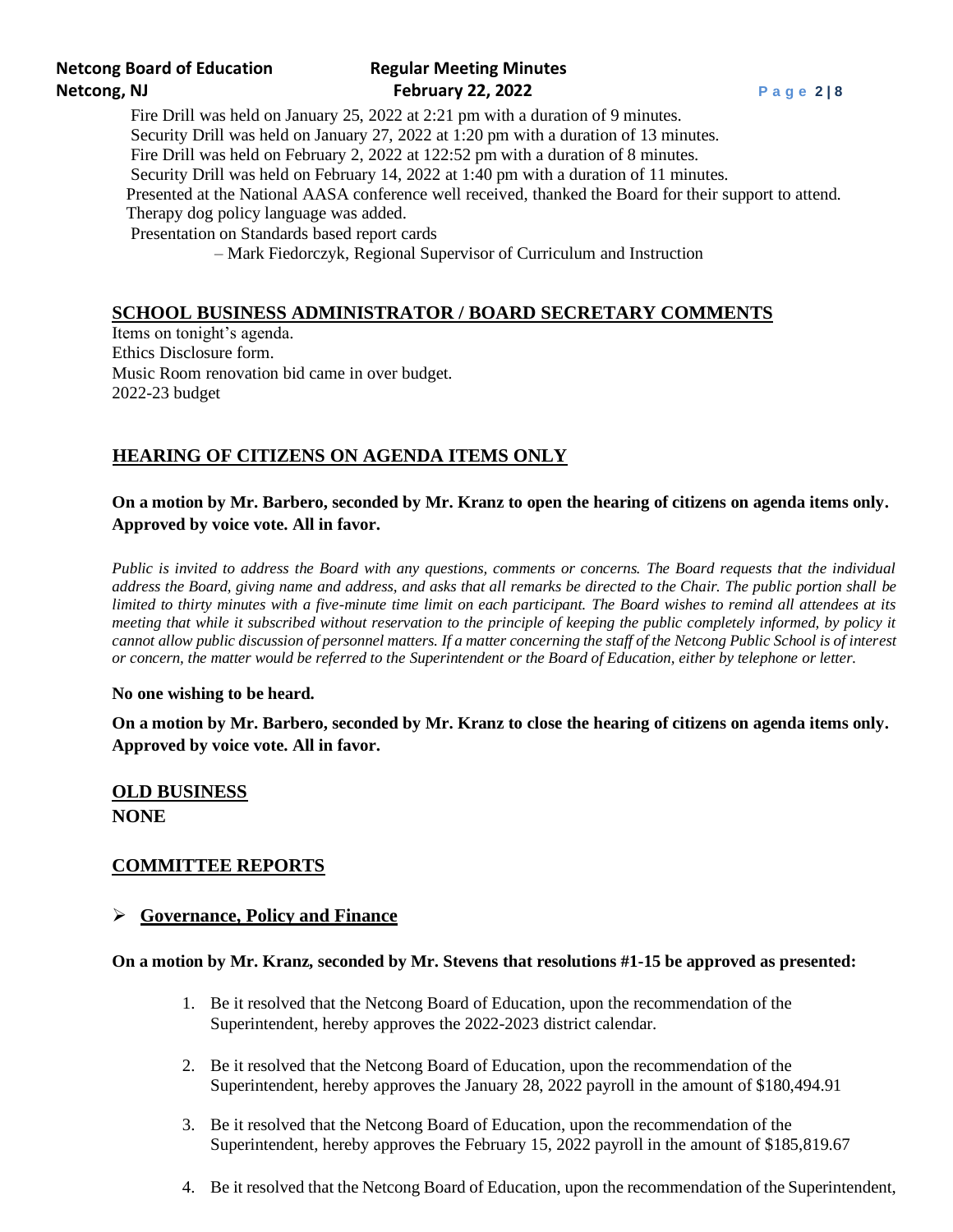**Netcong Board of Education Regular Meeting Minutes Netcong, NJ February 22, 2022 Page 3** | 8

 hereby approves the bills list from January 26, 2022 through February 22, 2022 in the amount of \$538,197.35

- 5. Be it resolved that the Netcong Board of Education, upon the recommendation of the Superintendent, hereby accepts the following December 31, 2021 Financial Reports. The Board Secretary's monthly certification, as attached, pursuant to N.J.A.C. 6:20-2.12(d) that as of December 31, 2021 no line item account has encumbrances and expenditures, which in total exceed the line item appropriation in violation of N.J.S.A. 18A-22-8 and 18A-22-8.1. Pursuant to N.J.A.C. 6A:23A-16.10 the Netcong Board of Education, after review of the Board Secretary's and Treasurer's monthly financial reports certify that as of December 31, 2021 and upon consultation with the appropriate district officials, to the best of our knowledge, no major account or fund has been over expended in violation of N.J.A.C. 6A:23-2.2 and that sufficient funds are available to meet the district's financial obligations for the remainder of the fiscal year.
- 6. Be it resolved that the Netcong Board of Education, upon the recommendation of the Superintendent, hereby accepts the following January 31, 2022 Financial Reports. The Board Secretary's monthly certification, as attached, pursuant to N.J.A.C. 6:20-2.12(d) that as of January 31, 2022 no line item account has encumbrances and expenditures, which in total exceed the line item appropriation in violation of N.J.S.A. 18A-22-8 and 18A-22-8.1. Pursuant to N.J.A.C. 6A:23A-16.10 the Netcong Board of Education, after review of the Board Secretary's and Treasurer's monthly financial reports certify that as of January 31, 2022 and upon consultation with the appropriate district officials, to the best of our knowledge, no major account or fund has been over expended in violation of N.J.A.C. 6A:23-2.2 and that sufficient funds are available to meet the district's financial obligations for the remainder of the fiscal year.
- 7. Be it resolved that the Netcong Board of Education, upon the recommendation of the Superintendent, hereby approves the Transfers Reports for the month of December 2021.
- 8. Be it resolved that the Netcong Board of Education, upon the recommendation of the Superintendent, hereby approves the Transfers Reports for the month of January 2022.
- 9. Be it resolved that the Netcong Board of Education, upon the recommendation of the Superintendent, hereby approves the FIRST READING of the following Policies and/or Regulations:

| <b>Policy/Regulations</b> | #                   | <b>Title</b>                                                                       | <b>Type</b> |
|---------------------------|---------------------|------------------------------------------------------------------------------------|-------------|
| a. Policy                 | 2560                | Live Animals in School (M)                                                         | Revised     |
| b. Policy                 | 2415.05             | Student Surveys, Analysis and/or<br>Evaluations (M)                                | Revised     |
| c. Policy & Regulation    | 2431.4<br>2431.4(R) | Prevention and Treatment of<br>Sports-Related Concussions and<br>Head Injuries (M) | Revised     |
| d. Policy                 | 2622                | Student Assessment (M)                                                             | Revised     |
| e. Regulation             | 2622(R)             | Student Assessment (M)                                                             | <b>New</b>  |
| f. Policy                 | 3233                | <b>Political Activities</b>                                                        | Revised     |
| g. Policy                 | 5541                | Anti-Hazing (M)                                                                    | <b>New</b>  |
| h. Policy                 | 7540                | Joint Use of Facilities                                                            | Revised     |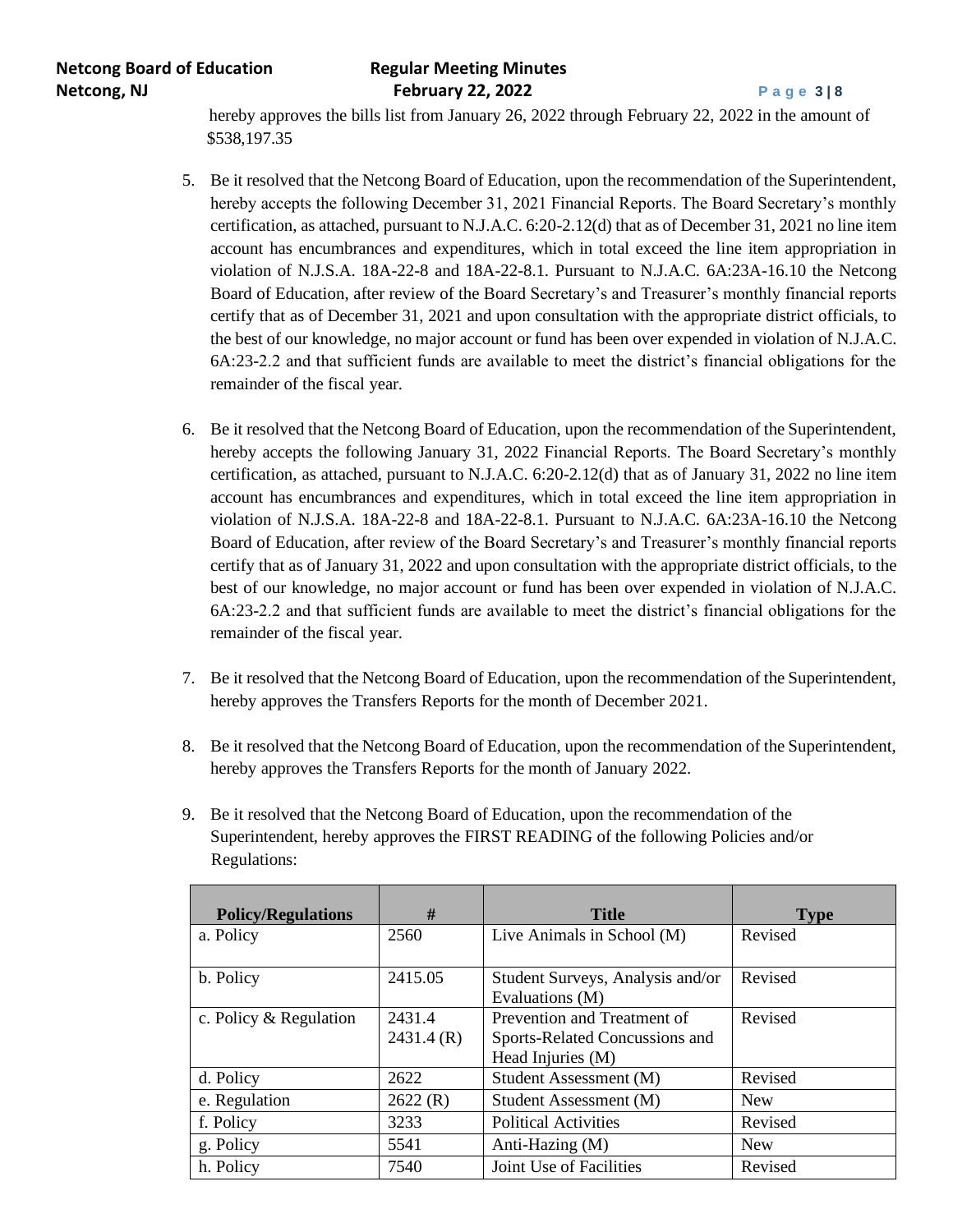## **Netcong Board of Education Regular Meeting Minutes Netcong, NJ February 22, 2022 Page 4|8**

| i. Policy $&$ Regulation | 8465    | Bias Crimes and Bias-Related | Revised |
|--------------------------|---------|------------------------------|---------|
|                          | 8465(R) | Acts(M)                      |         |
| <i>i</i> . Policy        | 9560    | Administration of School     | Revised |
|                          |         | Surveys (M)                  |         |

10. Be it resolved that the Netcong Board of Education, upon the recommendation of the Superintendent, hereby approves the SECOND READING of the following Policies and/or Regulations:

| <b>Policy/Regulations</b> | Ħ    | <b>Title</b>                                       | Type    |
|---------------------------|------|----------------------------------------------------|---------|
| a. Policy                 | 0155 | Board Committees/Committee of Revised<br>the Whole |         |
|                           |      |                                                    |         |
| b. Policy                 | 0164 | <b>Conduct of Board Meeting</b>                    | Revised |

11. Be it resolved that the Netcong Board of Education, upon the recommendation of the Superintendent, hereby approves the following fundraisers:

| Class/Club/Team/   | <b>Dates</b>  | <b>Description</b> | <b>Funds Used</b> | <b>Advisor/Teacher</b> |
|--------------------|---------------|--------------------|-------------------|------------------------|
| Group              |               |                    | For               |                        |
| a. Student Council | $2/28/2022 -$ | Penny Wars         | Student           | J. Anastasio           |
|                    | 3/11/2022     |                    | Activities        | T. Newcomer            |
|                    | Revised dates |                    |                   |                        |

- 12. Be it resolved that the Netcong Board of Education, upon the recommendation of the Superintendent, hereby approves additional services for out of district student #33421720, Extra Occupational Therapy in the amount of \$1,147.50 and Extra Speech in the amount of \$920.00 which will be conducted at the Lake Drive School.
- 13. Be it resolved that the Netcong Board of Education, upon the recommendation of the Superintendent, hereby approves the agreement to participate in the New Jersey School Boards Association Cooperative Pricing System: E8801-ACESCPS for technology and energy.
- 14. Be it resolved that the Netcong Board of Education, upon the recommendation of the Superintendent, hereby approves the following work session meeting dates for the 2022 calendar year.

 March 8 April 19 May 17 June 14 July 12 August 16 September 20 October 11 November 8 December 6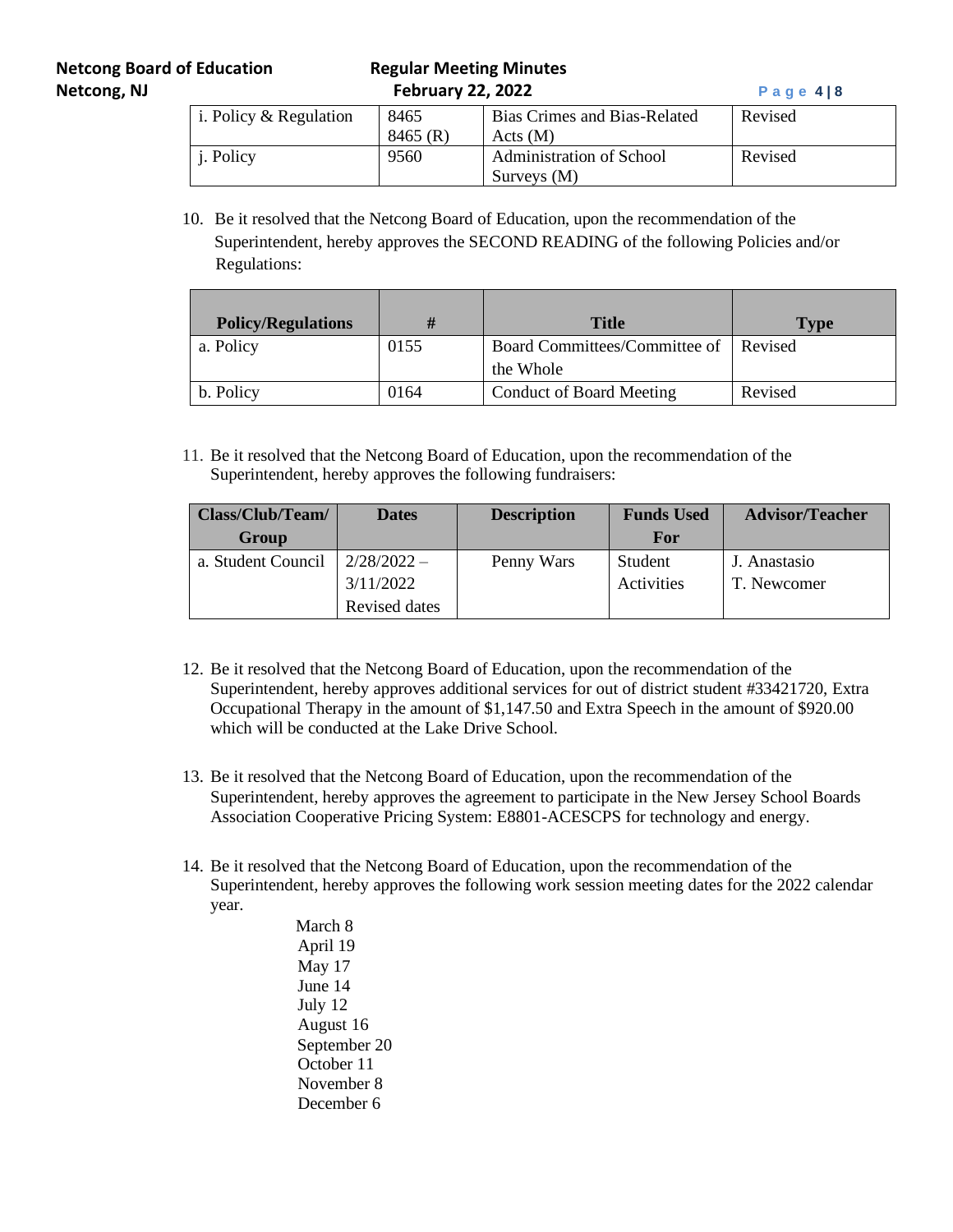15. Be it resolved that the Netcong Board of Education, upon the recommendation of the Superintendent, hereby approves the following resolution rejecting all bids for the Music Room Renovation Project and authorize the Business Administrator to rebid.

WHEREAS, the Netcong Board of Education ("Board") publicly advertised for the receipt of bids for the Music Room Renovation Project; and

WHEREAS, the Board received bid responses, which were publicly open and read on February 16, 2022; and

WHEREAS, the bid responses substantially exceed the cost estimate for the music room renovation project and also substantially exceed the Board's appropriation for the music room renovation project; and

WHEREAS, pursuant to N.J.S.A. 18A:18A-22(a) and (b), respectively, the Board may reject all bids where the lowest bid substantially exceeds the cost estimates for the goods or services and substantially exceeds the Board's appropriation for the goods or services; and

THEREFORE BE IT RESOLVED, that the Board hereby rejects all bids pursuant to N.J.S.A. 18A:18A-22(a) and (b) and further authorizes the business administrator to rebid for the music room renovation project.

#### **Roll Call**

**Mr. Arbolino – Yes; Mr. Barbero – Yes 1, 4-15, Abstain 2-3; Mr. Kranz – Yes; Ms. Lapsley – Yes; Mr. Latham – Yes; Mrs. Parks – Yes; Ms. Santalucia – Absent; Mr. Stevens – Yes; Mrs. Dalesandro – Yes**

### ➢ **Curriculum/Instruction**

#### **On a motion by Mr. Stevens, seconded by Mr. Kranz that resolutions #1-2 be approved as presented:**

1. Be it resolved that the Netcong Board of Education, upon the recommendation of the Superintendent, hereby approves the following Professional Development:

| Date          | <b>Name</b>     | <b>Workshop/Conference</b>     | Location | Cost                     |
|---------------|-----------------|--------------------------------|----------|--------------------------|
| a. $3/23/22$  | Jennie Rider    | RTI: Best Intervention         | Virtual  | Workshop - \$279         |
|               |                 | Strategies and Resources to    |          | Mileage $-N/A$           |
|               |                 | <b>Support Your Struggling</b> |          | Funds from Title IIA     |
|               |                 | Readers                        |          |                          |
| b. 6/29/22    | Mark Fiedorczyk | Regional IRR/Recertification   | Virtual  | Workshop $-$ \$195       |
|               |                 | Training Session; Stronge and  |          | Mileage $-N/A$           |
|               |                 | Associates Educational         |          |                          |
|               |                 | Consulting, LLC                |          |                          |
| c. $7/20/22$  | Kurt Ceresnak   | Regional IRR/Recertification   | Virtual  | Workshop $-2 \& 195$ ea. |
|               | Kate Walsh      | Training Session; Stronge and  |          | <b>TOTAL - \$390</b>     |
|               |                 | Associates Educational         |          | Mileage $-N/A$           |
|               |                 | Consulting, LLC                |          |                          |
| d. Self-paced | Erika Brown     | Claim, Evidence Reasoning in   | Virtual  | Workshop - \$40.00       |
|               |                 | the Science Classroom          |          | Mileage $-N/A$           |
|               |                 |                                |          | Funds from Title IIA     |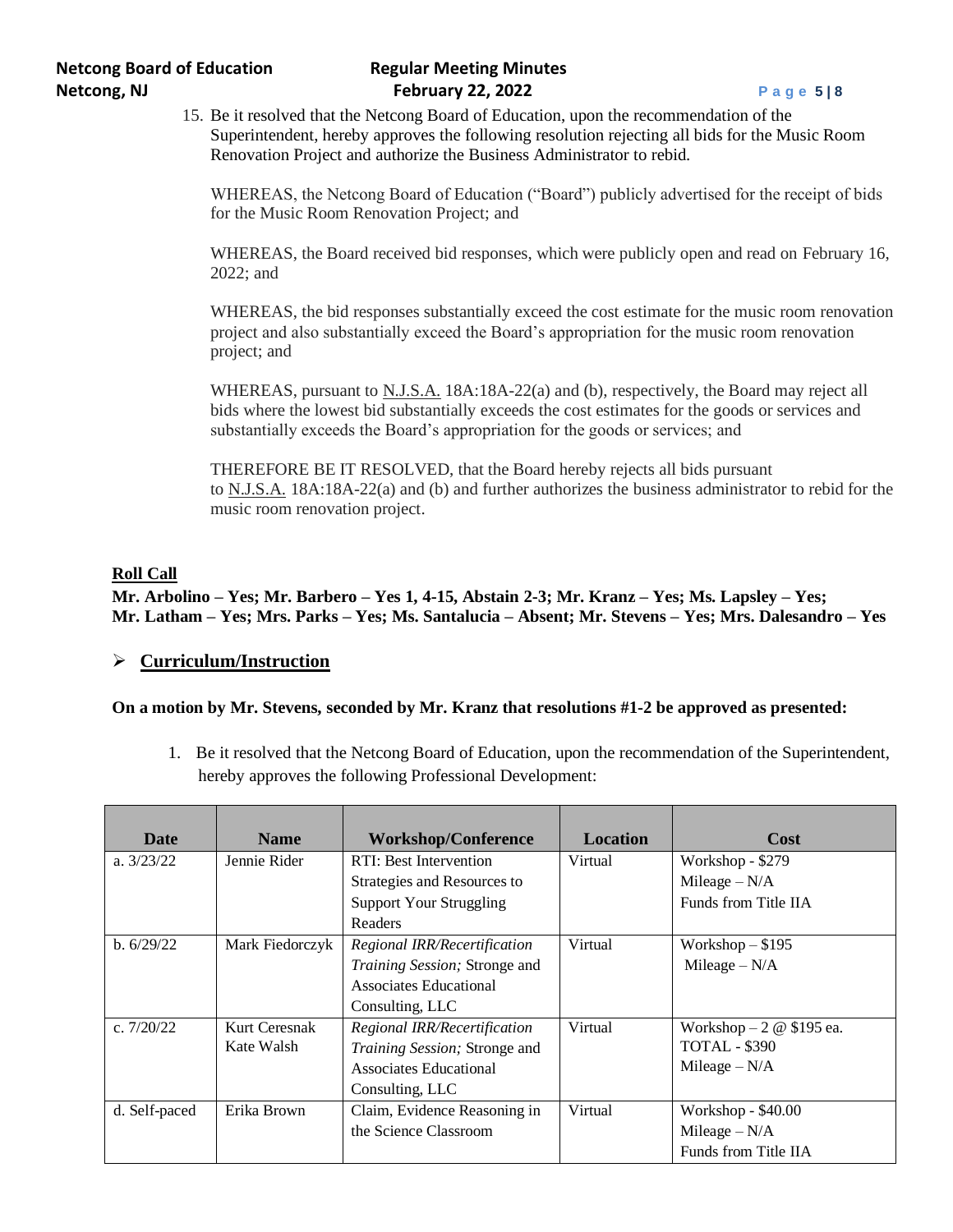**Netcong Board of Education Regular Meeting Minutes Netcong, NJ February 22, 2022 P a g e 6 | 8**

| e. $3/7 - 3/10/22$ | Kristen Krasnick | Creative Curriculum for<br>Preschool - Session 2                              | Virtual              | Workshop $-$ \$0.00<br>Mileage - N/A               |
|--------------------|------------------|-------------------------------------------------------------------------------|----------------------|----------------------------------------------------|
| f. $6/7 - 6/10/22$ | Paul Stabile     | New Jersey Assoc. of School<br><b>Business Officials Annual</b><br>Conference | Atlantic City,<br>NJ | Workshop, Hotel, Mileage, Tolls<br>MI&E - \$905.00 |

2. Be it resolved that the Netcong Board of Education, upon the recommendation of the Superintendent, hereby approves the following Field Trips for the 2021-2022 school year:

| Date               | Name of           | <b>Location</b>  | <b>Grade</b> | <b>Chaperone</b> | Cost                         |
|--------------------|-------------------|------------------|--------------|------------------|------------------------------|
|                    | <b>Field Trip</b> |                  |              |                  |                              |
| a. $2/24/22$ &     | Early Act Club    | Netcong Food     | 5 & 6        | A. Evans         | \$0.00                       |
| 3/24/22            | Trip              | Pantry           |              |                  | Walk                         |
| $b.3/17 - 3/18/22$ | Morris Museum     | Morris Museum    | $6-8$        | J. Burkat        | \$60 per student/Total \$840 |
| *date change       | with Art $\&$     |                  | 14 students  | C. Dougherty     | paid using Title IA funds    |
|                    | Music Students    |                  |              |                  | Acct $20-231-100-800$        |
|                    |                   |                  |              |                  | Transportation/TBD using     |
|                    |                   |                  |              |                  | Acct 20-231-200-500          |
| c.3/16/22          | Chris Herren -    | Lenape Valley HS | 8            | J. Anastasio     | No cost                      |
|                    | The First Day     |                  |              | T. Newcomer      | Transportation provided by   |
|                    |                   |                  |              |                  | <b>LVHS</b>                  |
| d. $4/13/22$       | Scavenger Hunt    | Netcong Elem     | G & T        | C. Dougherty     | \$180                        |
|                    | with the NJ       | School           | 15 students  |                  | Funds from Title I           |
|                    | Consortium of     |                  |              |                  |                              |
|                    | G&T Students      |                  |              |                  |                              |

## **Roll Call**

**Mr. Arbolino – Yes; Mr. Barbero – Abstain 1c, Yes to the rest; Mr. Kranz – Yes; Ms. Lapsley – Yes; Mr. Latham – Yes; Mrs. Parks – Yes; Ms. Santalucia – Absent; Mr. Stevens – Yes; Mrs. Dalesandro – Yes**

# ➢ **Personnel**

#### **On a motion by Mr. Barbero, seconded by Mr. Kranz that resolutions #1 be approved as presented:**

1. Be it resolved that the Netcong Board of Education, upon the recommendation of the Superintendent, hereby approves the second bi-annual submission of the 2021-2022 Paraprofessional Staff Statement of Assurance.

#### **Roll Call**

**Mr. Arbolino – Yes; Mr. Barbero – Abstain; Mr. Kranz – Yes; Ms. Lapsley – Yes; Mr. Latham – Yes; Mrs. Parks – Yes; Ms. Santalucia – Absent; Mr. Stevens – Yes; Mrs. Dalesandro – Yes**

➢ **Facilities and Operations** - no resolutions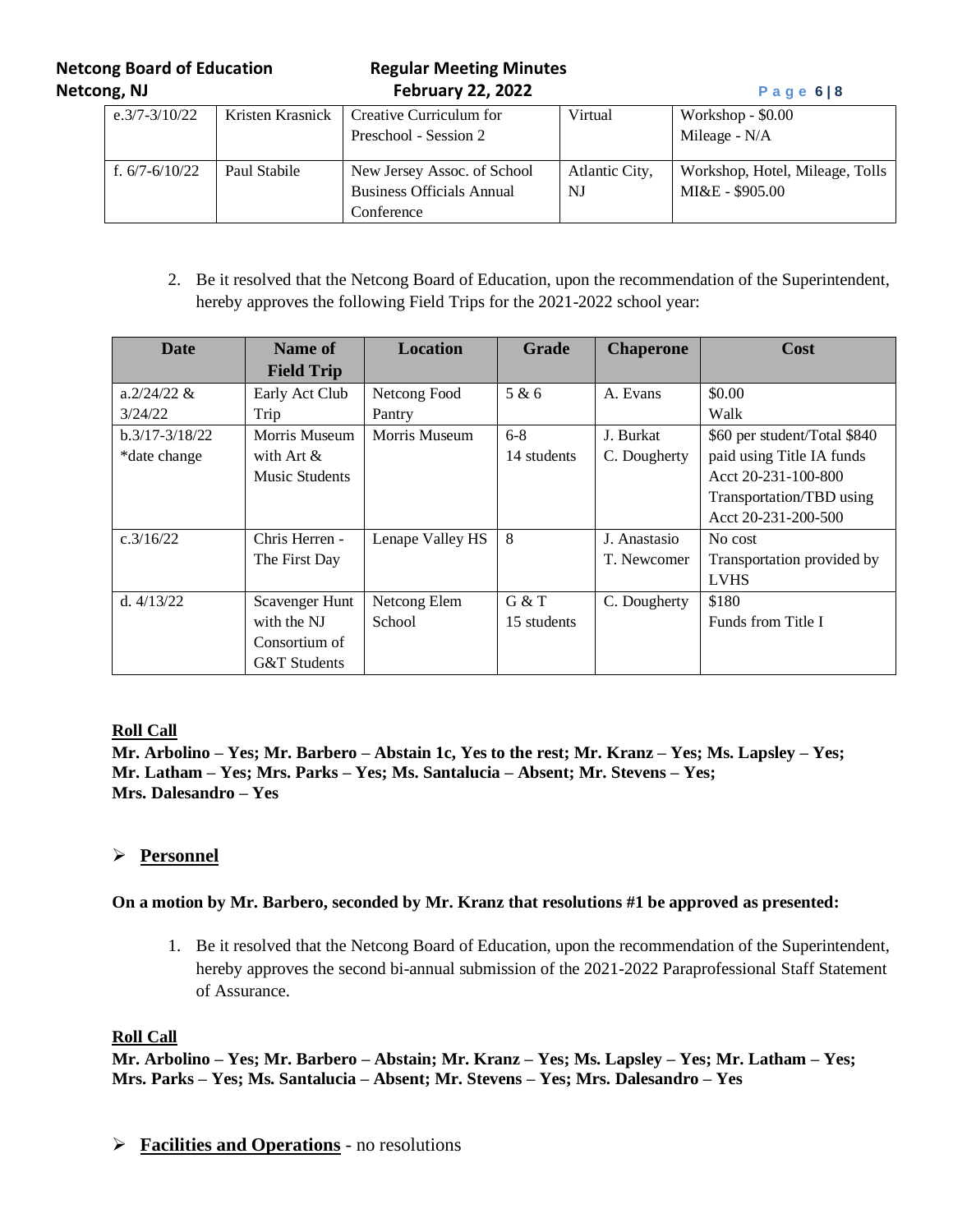### **LIAISONS REPORT**

- **a.** Netcong Educational Foundation Axe throwing contest in September Purchasing an AED for the school, working with the Rotary on this.
- **b.** Netcong PTA Discuss fundraising School Store Gertrude Hall fundraising
- **c.** Town Council Volunteer of the year was presented to the Food Bank Life Saving Award to the two police officers for the ice rescue
- **d.** Recreation Commission Reorganization Meeting
- **e.** Planning Board Meeting next week

### **MISCELLANEOUS**

None

## **HEARING OF CITIZENS**

#### **On a motion by Ms. Lapsley, seconded by Mr. Stevens to open the hearing of citizens. Approved by voice vote. All in favor.**

*Public is invited to address the Board with any questions, comments or concerns. The Board requests that the individual address the Board, giving name and address, and asks that all remarks be directed to the Chair. The public portion shall be limited to thirty minutes with a five-minute time limit on each participant. The Board wishes to remind all attendees at its meeting that while it subscribed without reservation to the principle of keeping the public completely informed, by policy it cannot allow public discussion of personnel matters. If a matter concerning the staff of the Netcong Public School is of interest or concern, the matter would be referred to the Superintendent or the Board of Education, either by telephone or letter.*

Jennifer Santana, Hillside Ave asked about the Honor Roll policy did it remain the same. The response was yes. Title 1 and how does it affect the equity score, such as detentions. Response was Policy based on law not written by the Board. Also stated that some policies not lining up, such as the Homework policy 2330 has not changed since 2005. The Board will look into this. Also asked how the student handbook was reviewed.

Magda Ortiz mentioned the detentions issues with her daughter. Was advised to speak with the teacher and then to the administrations.

Ann Witt asked what the process was with detentions.

Jerry Stevens, College Road asked about the HIB policy and where it was posted on the website. It was explained as to where is was posted on the website.

**On a motion by Mr. Kranz, seconded by Mr. Barbero to close the hearing of citizens. Approved by voice vote. All in favor.**